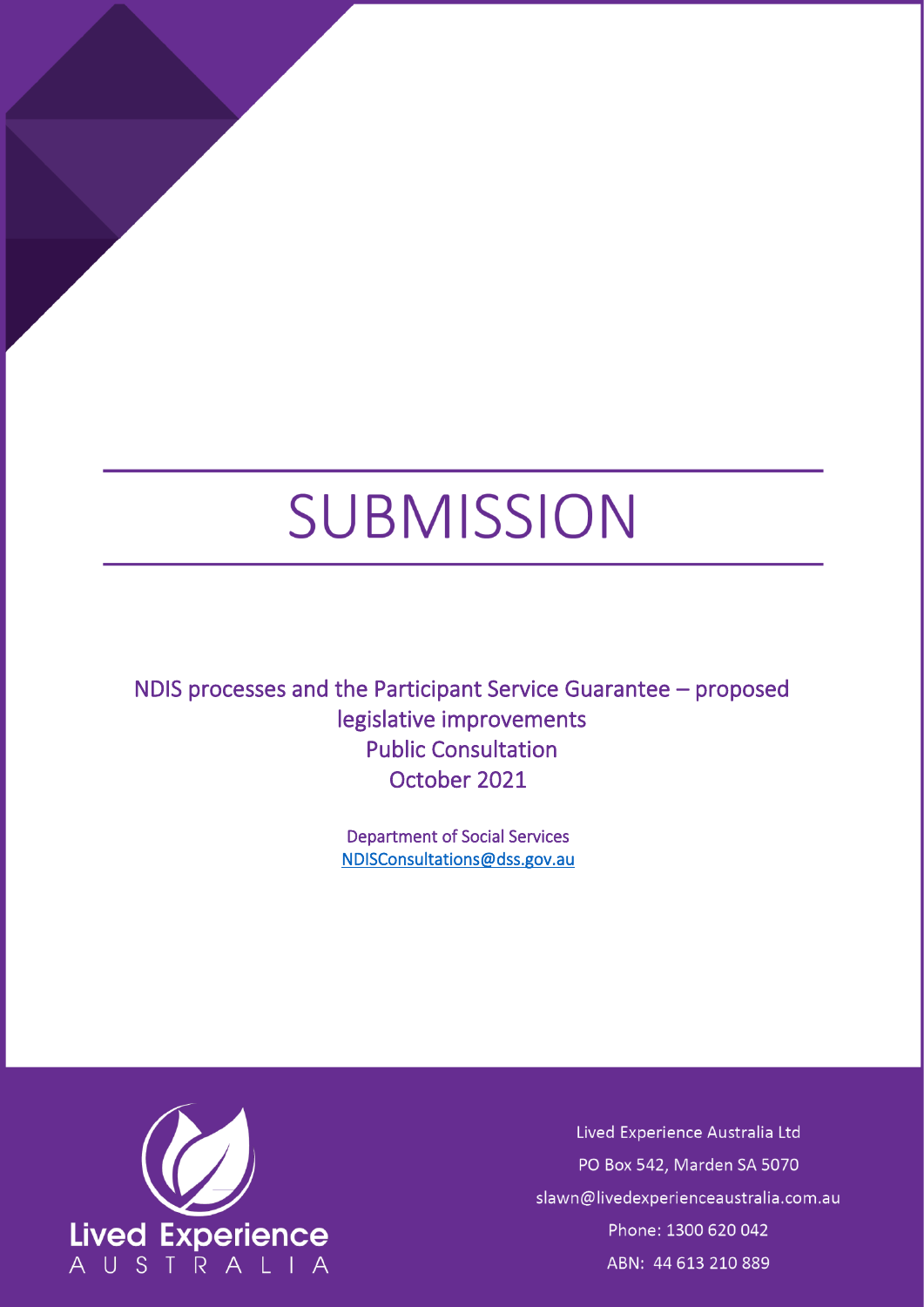# 1. Introduction

Lived Experience Australia is a national representative organisation for Australian mental health consumers and carers, formed in 2002 with a focus on the private sector. Our core business is to advocate for systemic change, empowerment of consumers in their own care, promoting engagement and inclusion of consumers and carers within system design, planning and evaluation and most importantly, advocating for consumer choice and family and carer inclusion.

The Australian Government Department of Social Services (DSS) is [proposing changes](https://engage.dss.gov.au/proposed-ndis-legislative-improvements-and-the-participant-service-guarantee/changes-to-existing-ndis-rules/) to the legislation underpinning the National Disability Insurance Scheme (NDIS) to make processes easier and better for NDIS participants. These changes are directly informed by the outcomes of the [2019](https://www.dss.gov.au/disability-and-carers-programs-services-for-people-with-disability-national-disability-insurance-scheme/2019-review-of-the-ndis-act-and-the-new-ndis-participant-service-guarantee)  [independent review of the NDIS legislation](https://www.dss.gov.au/disability-and-carers-programs-services-for-people-with-disability-national-disability-insurance-scheme/2019-review-of-the-ndis-act-and-the-new-ndis-participant-service-guarantee) (th[e Tune Review\)](https://www.dss.gov.au/sites/default/files/documents/01_2020/ndis-act-review-final-accessibility-and-prepared-publishing1.pdf), and the changes the government is proposing would give effect (in whole or part) to 14 of the 29 Tune Review recommendations.

LEA acknowledges and strongly supports the intent of these proposed changes and sees this process as a step in the right direction, in implementing recommendations from the Tune review. We particularly note the highly engaged and informed commitment shown by Senator the Hon Linda Reynolds CSC to NDIS system improvements that truly reflect and meet the needs of people with psychosocial disability. The work the Minister is doing to acknowledge lived experience perspectives is heartening and extremely important.

Whilst LEA welcomes the proposed legislative improvements to NDIS processes and the Participant Service, there are some aspects that we wish to highlight as concerns and for your consideration. Our comments are provided under each consultation area of focus below. We have responded briefly to each consultation question, followed by more detailed comments, where applicable, in the general comments sections in each consultation area of focus.

# 2. Comments on the proposed legislative improvements

## Schedule 1 (Participant Service Guarantee) of the Bill

1. Does the particular Schedule clearly set out the key changes being made to improve participant experiences with the NDIS?

LEA commends the DSS for its focus on the importance of the principles of connectedness, responsiveness and transparency. We acknowledge though that the challenge is in operationalising these value-based principles into everyday practice, given the sector is complex, often fragmented, and slow to change.

2. Could the proposed amendments in this particular Schedule lead to any misinterpretation or unintended consequences?

We believe the values underpinning the principles are sound and should be fundamental to everyday engagement experiences with services, wherever they are delivered.

3. Are there any other changes which could improve the participant experience in the NDIS?

We suggest that greater acknowledgement and involvement by the person's natural support networks (family and carers) in assessment, decisions and plan development should be considered, given they are part of the person's lived experience and day-to-day environment, and so can be vicariously positively or negatively by these processes.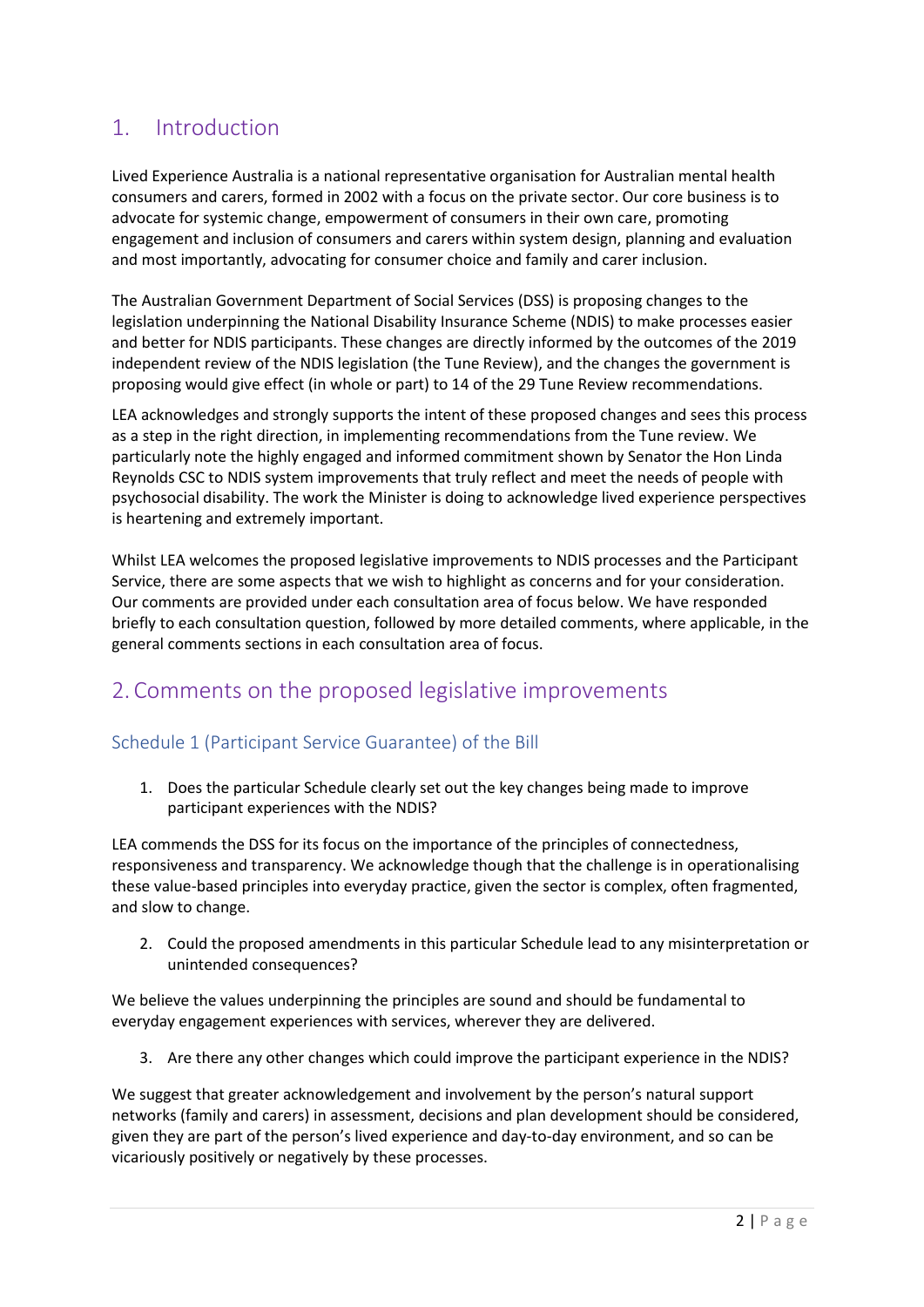4. Any other general comments.

**Principle of Connectedness:** LEA commends the principle of connectedness and emphasises the need for a holistic approach that recognised the value of engaging with families, carers, and communities ie. all those involved in providing support to participants and who have lived experience knowledge and understanding of their lives and needs on a day-to-day basis.

Our experience is that there are complexities that can make connectedness across systems difficult, especially where the person may be in hospital and less able to communicate their support needs and any existing supports in place. Family carers are crucial at such times to ensure that fragmented communication is minimised, and clinicians can make their assessments and decisions based on the most current and accurate information. We are also aware that lack of knowledge of NDIS supports and plans across systems can be problematic and can lead to significant delays. Where the person's mental health conditions come to a crisis point quickly and/or unexpectedly, it is important that sectors work together to ensure consistent and holistic care is provided.

**Principle of Responsiveness:** LEA would like to stress the importance of timeliness to ensure that people with psychosocial disability can access supports when they need them. This is particularly important due to the fluctuating and sometimes unpredictable nature of mental health.

## Schedule 2 (Flexibility Measures) of the Bill

1. Does the particular Schedule clearly set out the key changes being made to improve participant experiences with the NDIS?

There are several terms used in the section of fluctuating or episodic disability that are problematic and highly subjective and therefore open to variation in interpretation. These include: 'appropriate treatment', 'managing' a condition, 'substantial improvement' and 'reasonably available' which are all terms that are fraught with interpretation issues which can then lead to inconsistent decisionmaking by the NDIA which we understand is a key issue that these legislative improvements are aiming to overcome.

This concern is particularly so for the homeless community, people who are subject to orders under the various Mental Health Acts, and indeed any person with more significant psychosocial disability which are likely the very people who need NDIS support the most. Many of their circumstances are fluctuating and the nature of their mental health means that things like engagement and trust must be continually strived for; they are not finite actions that can be ticked off as one-off achievements. These matters go to the heart of psychosocial disability which is unique and different to the needs of other populations served by the NDIS (such as physical disability) where the disability has more finite parameters and known daily and future trajectories and more defined support needs.

2. Could the proposed amendments in this particular Schedule lead to any misinterpretation or unintended consequences?

Whilst these terms remain ambiguous, there is greater risk that they may be misinterpreted and this may lead to greater variation in how they are interpreted and then applied, leading to the development of unintentional inequalities in access across communities and for specific subgroups. It may have perverse consequences by creating these inequalities that are more based on how some individuals or their representatives are able to 'work the system' rather than creating a clear process based on equity of need and sound eligibility criteria.

3. Are there any other changes which could improve the participant experience in the NDIS?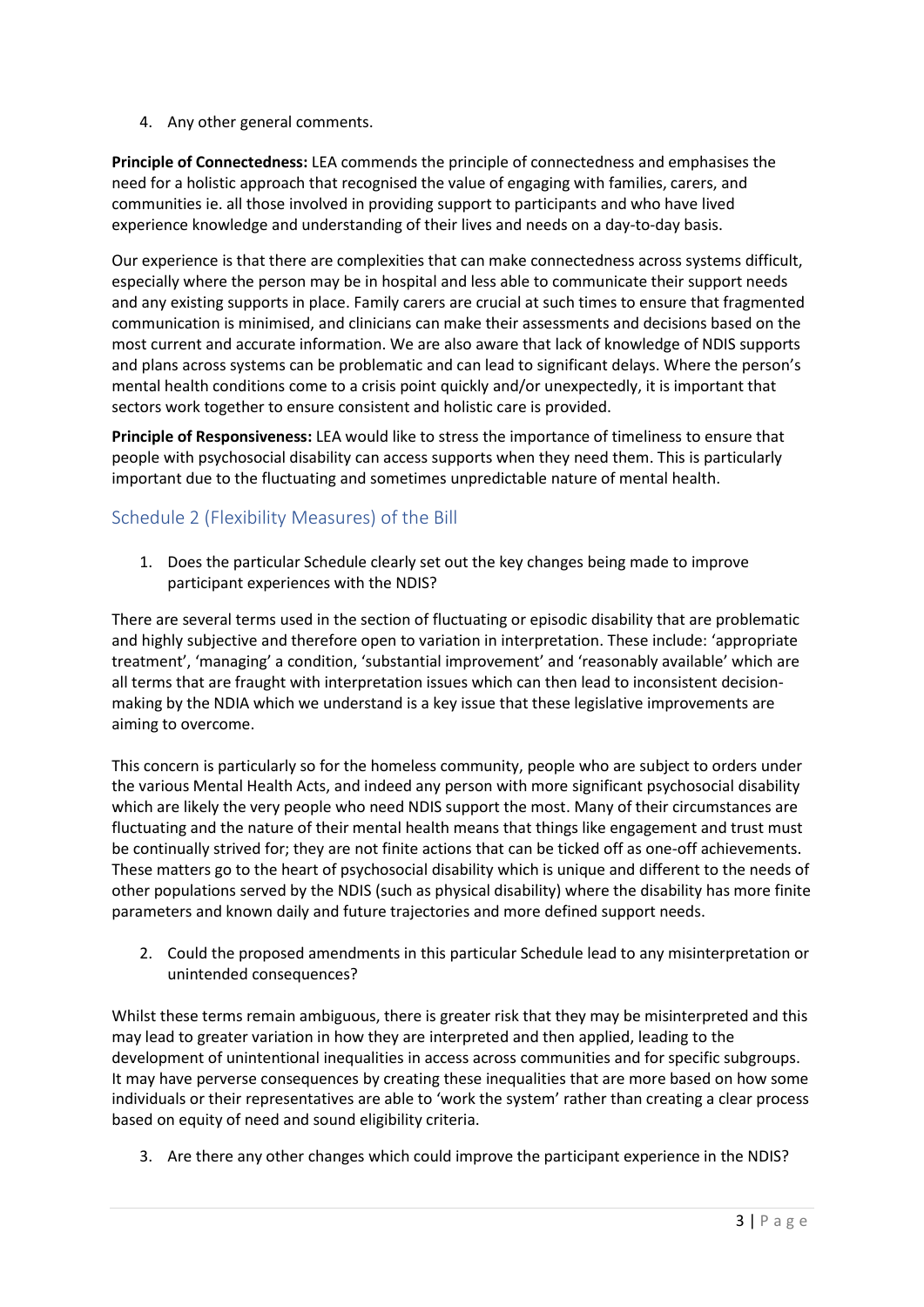Yes, greater clarity in defining these terms.

4. Any other general comments.

We also note on p.14 'The period of time which is reasonable will be guided by an appropriately qualified health professional and supported by medical evidence…..' Again, we wish to stress the absolute importance of evidence from the person's family, carers and close network supports who are part of their everyday lived environment and know them best, and also their history of needs. Our experience is that, whilst many health professionals have a clinical understanding of people's needs and psychosocial disability circumstances, far fewer have a holistic understanding from the person's lived perspective. Their understanding can be quite shallow and, in some cases, incorrect for a range of reasons. They may have a set view of the person, they may not have developed a relationship sufficiently with the person due to trust issues or issues related to the person's mental health, or they simply may not know the person well enough yet.

We applaud the intent of schedule 2 changes to reduce red tape and improve NDIA responsiveness. However, we have some concern about potential unintended consequences of the simplified payment system that will allow the Agency to make direct payments on behalf of participants so that self-managing participants would no longer be required to pay for supports up front and then seek reimbursement. My own personal experience of supporting my husband to self-manage his small NDIS package is that the service provider has made invoicing errors on more than one occasion and, if I had not picked them up, they wouldn't have been picked up at all. Over the course of 2 years, we have had 5-6 occasions where services that were billed for didn't actually occur amounting to >\$1000 (we were in the middle of the Tasman on a small holiday on one such occasion!). Making payments automatically means there is potential for incorrect billing to go unnoticed, for plan monies to be depleted sooner, and for potential rorts to be undetected. This is a significant concern, from my direct experience.

The ability to make quick changes to plans through a plan variation, without needing to go through a full plan review is very welcome.

LEA supports the implementation of the remaining Tune Review recommendations, in particular the following recommendations yet to be fully realised:

- Recommendation 3, p.45: The Commonwealth provides additional funding for people with disability to navigate the NDIS, with a review of demand to occur as part of the next review of NDIS costs, currently scheduled for 2023.
- Recommendation 5, p.57: The NDIA gives priority to ICT upgrades to enable online access processes and allow people with disability to track the status of NDIA processes relating to them.
- Recommendation 10, p.88: The NDIA develops a comprehensive national outreach strategy for engaging with people with disability who are unaware of, or are reluctant to seek support from the NDIS, with a dedicated focus on Aboriginal and Torres Strait Islander peoples, culturally and linguistically diverse communities, and people with psychosocial disability.

We wish to stress that it will be important to ensure that there are supports available to prospective participants during the 'reasonable period of time' while they await the outcome of their application.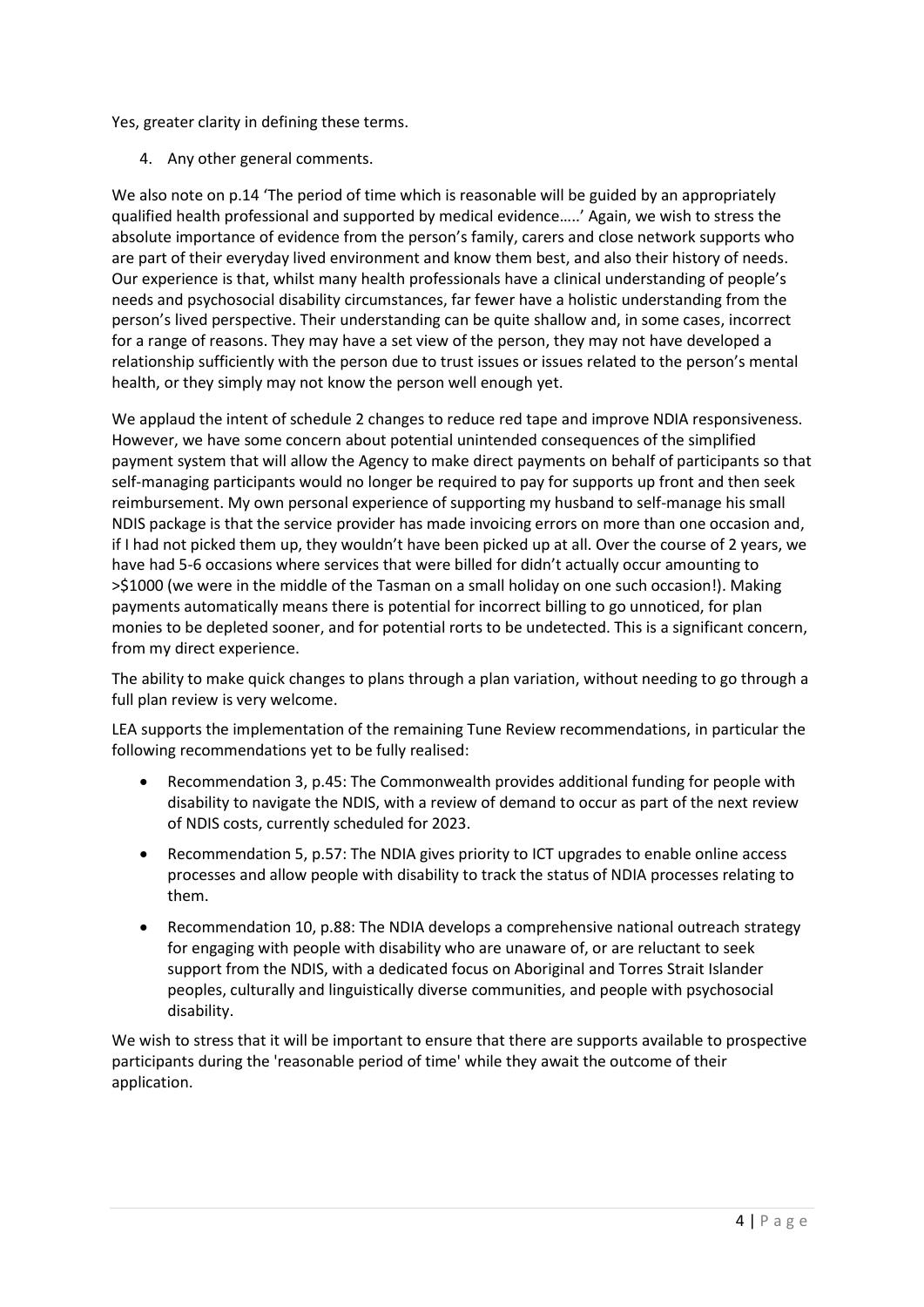## Schedule 3 (Full Scheme) of the Bill

- 1. Does the Schedule clearly reflect the NDIS has moved into full scheme and is available across Australia?
- 2. Does the Schedule remove all of the parts of the legislation relevant only to the trial and transition periods?
- 3. Could the proposed amendments in the Schedule lead to any unintended consequences?
- 4. Any other general comments.

We have no comments to make on Schedule 3.

#### The new NDIS Participant Service Guarantee Rules

1. Do the Rules provide clarity to participants on the timeframes that will apply to NDIA decision-making? (See Part 3 of the NDIS PSG Rules)

We believe that they appear to do so.

2. Are the timeframes within which things must be done appropriate? Are they too long or too short?

The timeframes seem Ok, though have some concern for the time needed to gather evidence, source health professionals to provide the necessary evidence, and so forth. The welfare of the person must be the first priority when considering timeframes.

3. Are the proposed engagement principles and service standards that will underpin how the NDIA works alongside people with disability in delivering the NDIS appropriate? Are there additional particular types of consultation or engagement important to consider? (See Part 2 of the NDIS PSG Rules)

The proposed engagement principles are welcome, as stated above. People with lived experience of psychosocial disability must be included as partners at each and all levels of decision-making. This includes their full involvement in research design and conduct of research with people with psychosocial disability who are involved with NDIA and seeking or in receipt of NDIS packages.

- 4. The Commonwealth Ombudsman will provide an annual report to Government on the NDIA's performance in delivering the Guarantee. The Rules set out what will be in that report. The Rules also set out the things the NDIA must report on in its quarterly report to Governments. Do the Rules clearly explain how both of those reports will ensure the NDIS delivers on the promises of the Guarantee? (See Part 4 of the NDIS PSG Rules) NDIS processes and the Participant Service Guarantee – proposed legislative improvements
- 5. Any other general comments.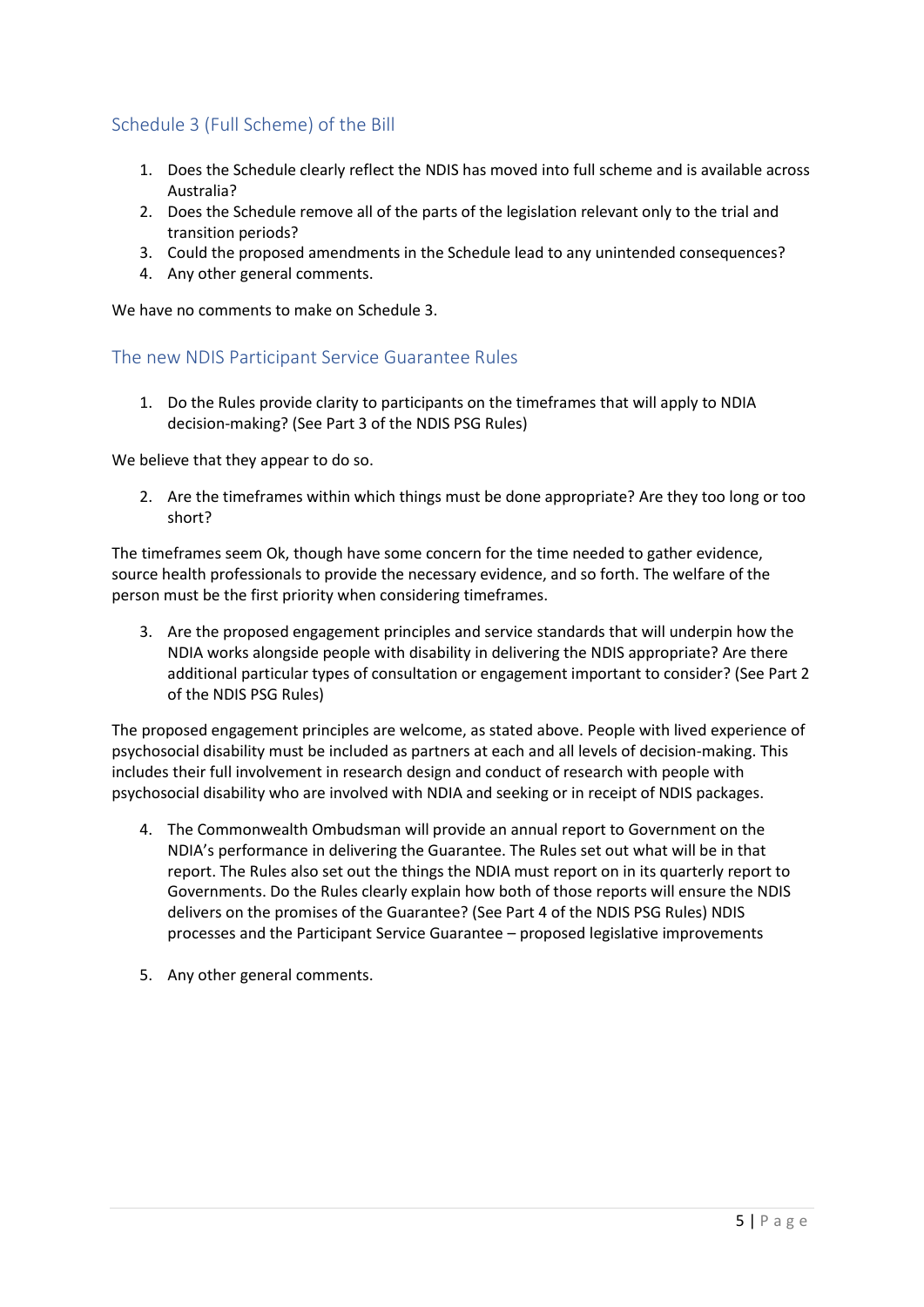### The new NDIS Plan Administration Rules

The Rules include parts of the law originally contained in the Plan Management Rules – e.g. grace periods (section 6 of these Rules), payment of NDIS amounts (section 9 of these Rules). These parts do not constitute new policy.

1. Do the Rules clearly set out the circumstances in which a participant's plan can be varied, and the circumstances in which the NDIA would ordinarily first conduct a reassessment? (sections 10, 11 and 12 of the Rules)

These circumstances appear to be clear.

2. Do the Rules clearly explain the options a participant has to work with the NDIA to ensure their plan remains fit-for-purpose? (sections 10, 11 and 12 of the Rules)

These options appear to be explained clearly. We wish to stress the importance of the person being informed at each and every step, and to emphasise the importance of maintaining genuine choice and control in relation to decisions made about their plans, given the perceived power imbalances that can exist between service providers and service recipients.

- 3. Does the proposed alternative commissioning power clearly set out the circumstances under which the NDIA could support a participant to maximise choice and control? (section 5 of the Rules)
- 4. The Rules include details on the responsibilities of persons receiving NDIS funding to keep records about how those funds were spent. Is it clear what their responsibilities are? (section 9 of the Rules)

These responsibilities appear to be clear.

5. Any other general comments

#### Changes to the NDIS Plan Management Rules

- 1. Do the Rules clearly set out the circumstances in which a support must be specifically identified in a plan? (section 6 of the Rules)
- 2. Do the Rules clearly set out the things the NDIA will consider in protecting participants from provider conflicts of interest and help them maximise the benefits of their NDIS funding? (Section 8 of the Rules)

We believe these are clearly set out in the rules. We wish to emphasise though that the greatest challenge will be in how the rules are then operationalised and monitored. We believe this is difficult to achieve at the interpersonal level and recognise that many abuses of power can occur on a continuum from persuasion to outright coercion. Many people with psychosocial disability fear speaking out about incidents where COI and abuse of power relationships occur for fear of losing their support, or simply because of the disruption and inconvenience that it can cause, and the energy required in changing support providers. Some individuals may struggle with understanding boundaries due to their psychosocial circumstances, particularly if they are more social isolated and marginalised. This makes them more vulnerable and less likely to report issues of concern.

3. The Rules set out the considerations taken into account when a participant or their representative request to self-manage their NDIS funding, or use the support of a registered plan management provider. Is it clear how these considerations are designed to protect participants from unreasonable risk or harm? (sections 9 and 10 of the Rules)

These considerations appear to be clear.

4. Any other general comments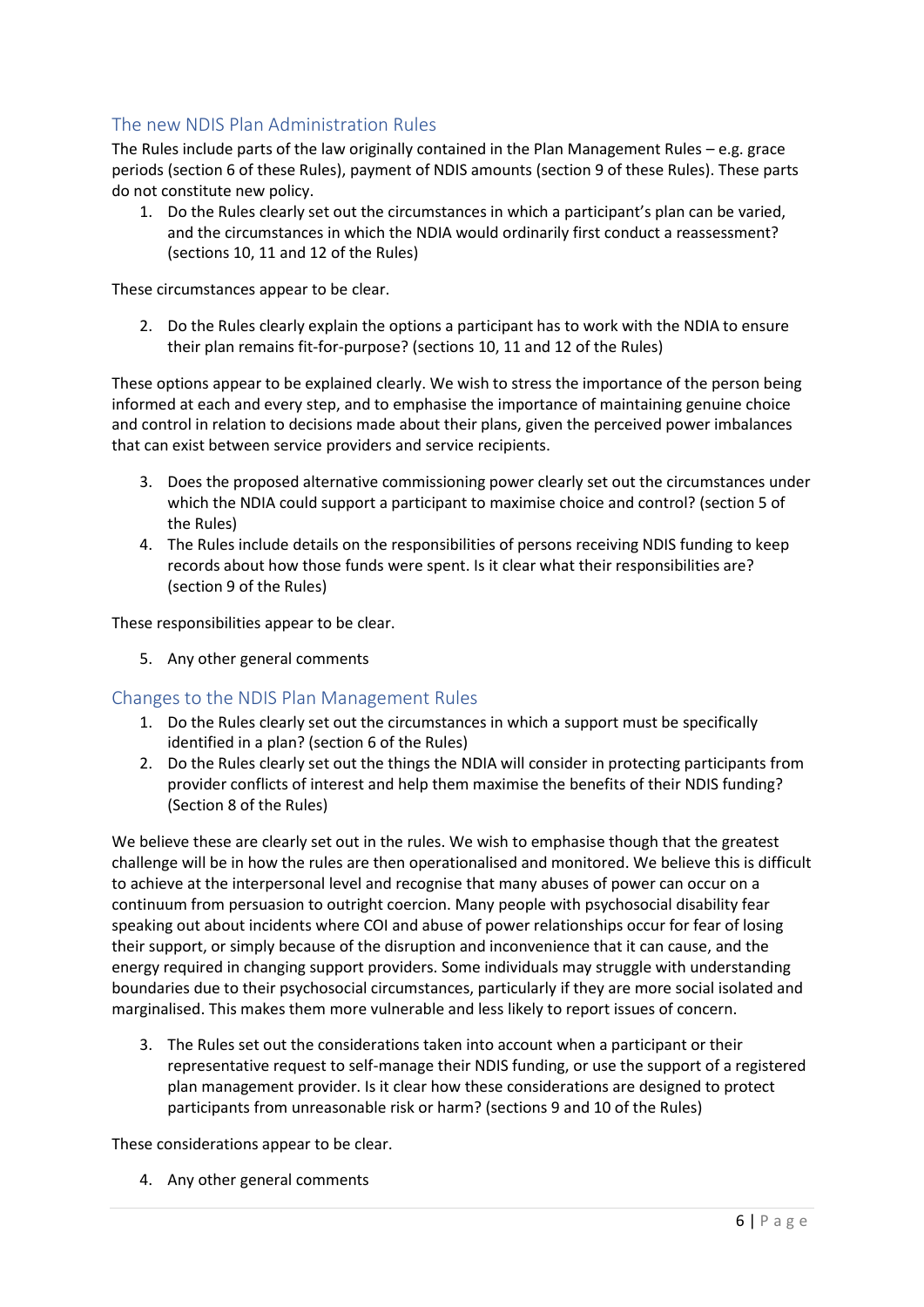# 3. Further comments

It is unclear how the new eligibility criteria for psychosocial disability interact with the Psychosocial Disability Recovery-Oriented Framework which is being developed.

The proposed legislation changes do not solve the issue of people with psychosocial disability not being able to meet access requirements - those who have fallen through the gaps and have limited 'evidence', including people who, due to their disability, are reluctant to access ANY services. Our Missing Middle reports captured the experiences of many people with psychosocial disability who have disengaged with services for a broad range of reasons. Gathering evidence for the NDIS requires that records are available and that life is organised, links to professionals who likely hold that 'official' evidence are established and maintained, and that they are accurate and trusted by the person too as sources of their needs. Our experience, and what people told us in our Missing Middle research, is that many of these requirements simply don't exist or are problematic for many people with psychosocial disability. Please see:

<https://www.livedexperienceaustralia.com.au/missingmiddlemedia>

We believe the proposed changes could go further in clarifying the ability to swap and change core and capacity building supports which is an essential aspect of flexibility and responsiveness for people with psychosocial disability. These possible changes were discarded when Independent Assessments were taken off the table.

We are also concerned about the requirement that the Minister will now need to ensure the financial sustainability of the Scheme. This opens the door for government to review the funding of the scheme which may have unforeseen consequences for individuals and providers. Existing NDIA pricing means that lower skills workers, and those in transition to other roles and employment, are likely to be the norm in provider organisations. This means that people with psychosocial disability may not be receiving very good quality services. Our experience is that, whilst some providers and their workers are brilliant, others have lower skills and some are quite paternalistic, which undermines the very purpose and philosophy of the Scheme.

Related the above concern, we are aware of more plans coming through without Support Coordination or plans with Level 2 Support Coordination but the participants have extreme complexity. There also seems to be no consistency in how these decisions are being applied, or in the plans derived from these processes.

We propose that one solution to solving the issue of bureaucracy and red tape is for the NDIA to provide funding in plans for a case manager who can assist participants and their families to navigate NDIS and state-based services.